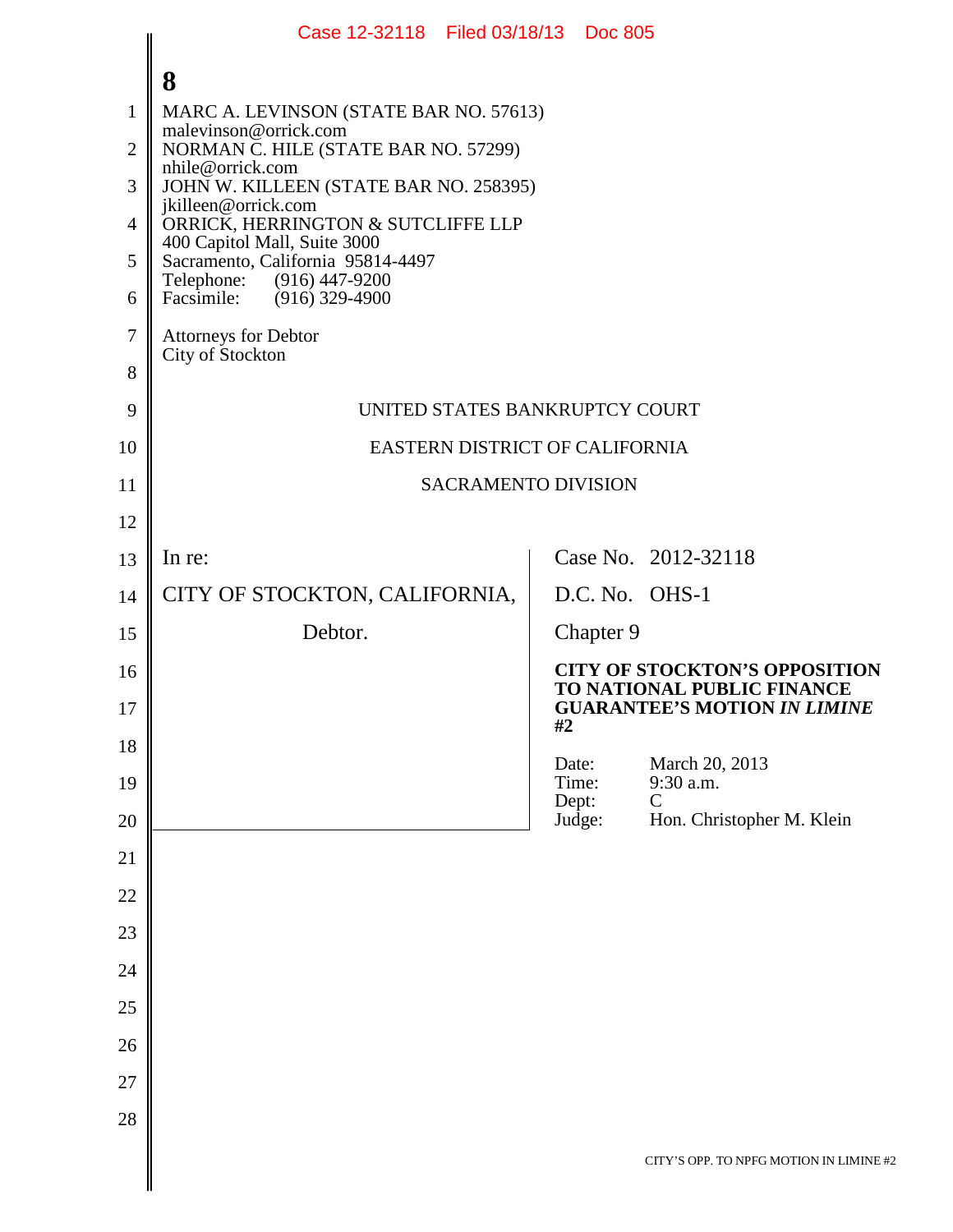1 2 3 4 5 6 7 8 9 10 11 12 13 14 15 On March [1](#page-1-0)3, National Public Finance Guarantee, on behalf of the Objectors, <sup>1</sup> filed a motion in limine ("Mot.") seeking to exclude "the introduction of any and all evidence of the City's postpetition actions, conduct, deliberations, or documents concerning the City's rationale for its prepetition decision not to negotiate with or seek to impair CalPERS as part of its restructuring efforts." Mot. 3 (Dkt. No. 764). According to the Objectors, such information is "irrelevant." Mot. 3 (citing Fed. R. Evid. 402). In its opening papers filed in June 2012, the City submitted evidence of its unwillingness—prepetition—to further reduce employee compensation and benefits (which include pension benefits) because of its concern that, after years of cuts, further reductions might spark departures of valuable employees, including police. *See* Declaration of Ann Goodrich [Dkt. No. 20], ¶¶ 6-13; Declaration of Eric Jones [Dkt. No. 30], ¶¶ 6, 15. The Objectors forcefully responded on December 14, arguing that the City was not negotiating in good faith because it failed to "seek concessions" from CalPERS (and by extension, from its employees) in the City's Ask. *See, e.g.*, Assured Obj. 28 ("By failing to negotiate at all with CalPERS, the City cannot claim to have negotiated in good faith for purposes of 11 U.S.C. § 109 $(c)(5)$ "); National

16 Obj. 8 ("[T]he City's decision not to impair CalPERS was the fulcrum of the Ask and the AB 506

17 process"). In direct response, the City then filed additional, more specific reply evidence

18 concerning its "rationale for its prepetition decision not to negotiate with or seek to impair

19 CalPERS." *See* Reply Declaration of Ann Goodrich [Dkt. No. 716], ¶¶ 4-11; Reply Declaration

20 of Eric Jones [Dkt. No. 710]; Declaration of Justin McCrary [Dkt. No. 709].

21 22 23 24 25 While the Objectors throw up a smokescreen about certain documents prepared by a City consultant, their real objective in this motion in limine is to exclude reply evidence the City filed on February 15, 2013. *See* Objections To Declarations Of Ann Goodrich [Dkt. No. 753] (seeking to exclude paragraph 6 of Ann Goodrich's supplemental declaration and paragraphs 2, 3, 7, 8, 9, 10, and 11 of Ann Goodrich's reply declaration, based on this motion in limine); Objection To

26

<span id="page-1-0"></span><sup>28</sup>  $1(1)$  Assured Guaranty Corp. and its affiliate Assured Guaranty Municipal Corp. (together, "Assured"); (2) National Public Finance Guaranty Corporation ("National"); (3) Franklin Advisers, Inc. ("Franklin"); and (4) Wells Fargo Bank, National Association, as indenture trustee ("Wells Fargo").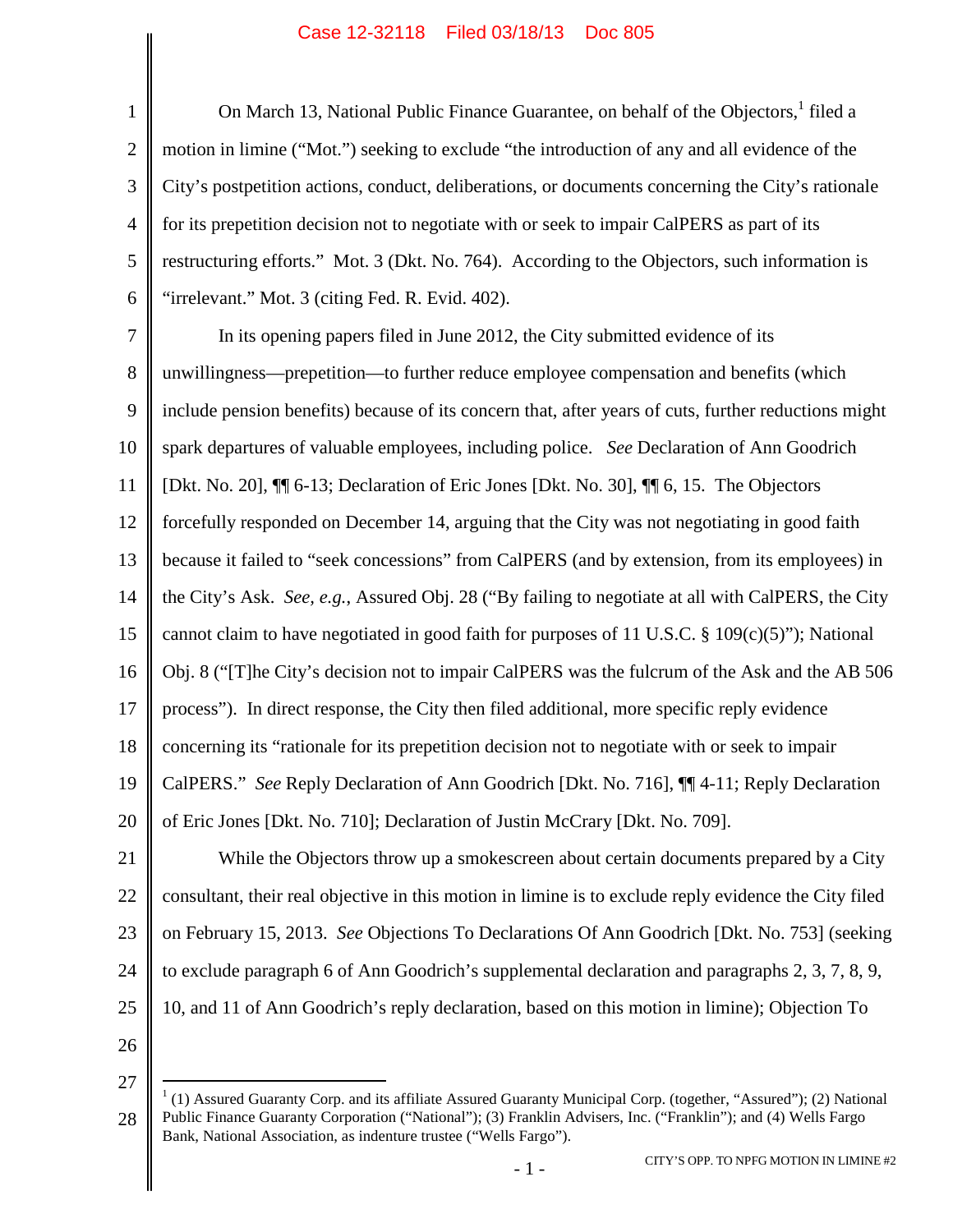1 2 Declarations Of Eric Jones [Dkt. No. 763] (seeking to exclude paragraphs 13, 14, and 15 of Chief Eric Jones' reply declaration, based on this motion in limine).

3 4 5 6 7 8 The Objectors' motion in limine conveniently ignores that the City's reply evidence specifically addresses the bad faith arguments which the Objectors' themselves raised. The City's reply evidence is both closely related to its evidence of prepetition conduct and is directly relevant to refuting the Objectors' opposition papers. As such, it should not be excluded. A point-by-point comparison of the City's reply evidence and the Objectors' pleadings makes this clear.

9 10 11 12 13 14 15 16 17 18 In the case of Ann Goodrich, all of the evidence that the Objectors misleadingly characterize as "postpetition" instead describes the results of the City's prepetition negotiations with its labor groups, based on the City's prepetition Ask. Specifically, Goodrich testified that the prepetition Ask and AB 506 negotiations yielded certain agreements that closely resembled those sought in the AB 506 process, and that brought City employees to at or below market wages. Such evidence demonstrates that the City's Ask to its employees resulted in meaningful negotiations and achieved substantial savings for the City, facts directly probative of the City's intent to negotiate in good faith prior to filing its chapter 9 petition. To illustrate, here are the paragraphs of Ann Goodrich evidence the Objectors seek to exclude based on their purported "postpetition" nature:

19

 $\parallel$ 

| 20 | <b>OBJECTORS' ARGUMENTS</b>                                                                 | <b>RESPONSIVE EVIDENCE FROM ANN</b><br><b>GOODRICH DECLARATIONS THAT</b><br>THE OBJECTORS SEEK TO EXCLUDE |
|----|---------------------------------------------------------------------------------------------|-----------------------------------------------------------------------------------------------------------|
| 21 |                                                                                             | <b>AS "IRRELEVANT"</b>                                                                                    |
| 22 | Assured Obj. 32: "The City's take-it-or-leave it                                            | Goodrich Supp. Decl., ¶ 6: "Attached hereto as                                                            |
| 23 | approach does not satisfy the standard for good                                             | Exhibit B is a chart that I compiled based on my                                                          |
|    | faith negotiation."                                                                         | personal knowledge and with the help of other                                                             |
| 24 |                                                                                             | members of the City's team. It accurately                                                                 |
|    | National Prelim. Obj. 11: "In order to prove<br>that its negotiations were in good faith, a | reflects the status of negotiations between the<br>City and each interested party as of both the          |
| 25 | debtor must actually engage in meaningful                                                   | petition date and as of today. Based on my                                                                |
| 26 | negotiations with its creditors."                                                           | involvement in the AB 506 process, it reflects                                                            |
|    |                                                                                             | that as of today, the City has reached tentative                                                          |
| 27 | Assured Prelim. Obj. 5: "The City targeted its                                              | agreements on new collective bargaining                                                                   |
| 28 | bondholders and left CalPERS and serious                                                    | agreements with six of its nine labor groups,                                                             |
|    | labor concessions off the negotiating table."                                               | each of which has ratified its tentative                                                                  |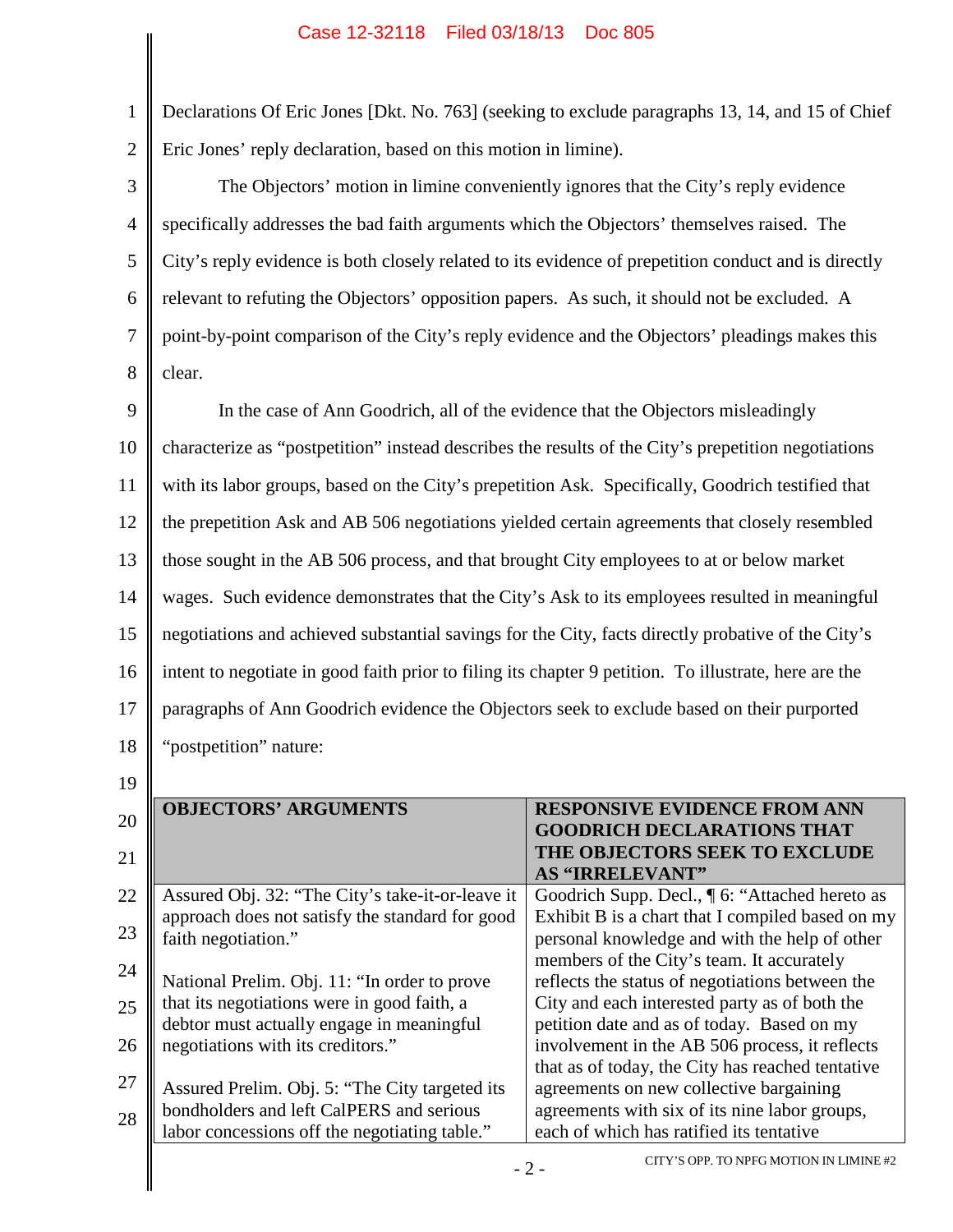| 1            | National. Prelim. Obj. 18: "As previously                                                           | agreement. The City Council will consider<br>approval of the six agreements at a public                                                           |
|--------------|-----------------------------------------------------------------------------------------------------|---------------------------------------------------------------------------------------------------------------------------------------------------|
| $\mathbf{2}$ | discussed, the City has not presented evidence                                                      | session on July 24, 2012. City staff has                                                                                                          |
| 3            | that it negotiated with its creditors equitably                                                     | recommended approval."                                                                                                                            |
|              | and thus, in good faith."                                                                           |                                                                                                                                                   |
| 4            | Assured Obj. 32: "The City's take-it-or-leave it                                                    | Goodrich Reply Decl., $\P$ 2: "In the                                                                                                             |
| 5            | approach does not satisfy the standard for good<br>faith negotiation."                              | Supplemental Declaration, I described in detail<br>the City's negotiations with its nine employee<br>groups during the AB 506 process. I reported |
| 6<br>7       | National Prelim. Obj. 11: "In order to prove<br>that its negotiations were in good faith, a         | that, as of July 20, 2012, the City had "reached<br>tentative agreements on new collective                                                        |
| 8            | debtor must actually engage in meaningful<br>negotiations with its creditors."                      | bargaining agreements with six of its nine labor<br>groups, each of which has ratified its tentative                                              |
| 9            | Assured Prelim. Obj. 5: "The City targeted its                                                      | agreement. The City Council will consider<br>approval of the six agreements at a public                                                           |
| 10           | bondholders and left CalPERS and serious<br>labor concessions off the negotiating table."           | session on July 24, 2012. City staff has<br>recommended approval." On July 24, 2012, the                                                          |
| 11<br>12     | National. Prelim. Obj. 18: "As previously<br>discussed, the City has not presented evidence         | City Council approved the six agreements<br>referenced in the Supplemental Declaration."                                                          |
| 13           | that it negotiated with its creditors equitably<br>and thus, in good faith."                        |                                                                                                                                                   |
| 14           |                                                                                                     |                                                                                                                                                   |
|              | Assured Obj. 32: "The City's take-it-or-leave it                                                    | Goodrich Reply Decl., ¶ 3: "Subsequently, the                                                                                                     |
|              | approach does not satisfy the standard for good                                                     | City reached agreements on new collective                                                                                                         |
| 16           | faith negotiation."                                                                                 | bargaining agreements with the remaining three<br>labor groups: Stockton Fire Management Unit,                                                    |
|              | National Prelim. Obj. 11: "In order to prove<br>that its negotiations were in good faith, a         | International Association of Firefighters, Local<br>456, and Stockton Police Officers Association                                                 |
| 18           | debtor must actually engage in meaningful                                                           | ("SPOA"). The last of these agreements,                                                                                                           |
| 19           | negotiations with its creditors."                                                                   | between the City and SPOA, was approved by<br>the City Council on December 11, 2012 after                                                         |
| 20           | Assured Prelim. Obj. 5: "Stockton has also                                                          | having been ratified by the members of SPOA"                                                                                                      |
|              | failed to demonstrate that it has satisfied the<br>"good faith" requirements of $\S\S 109(c)(5)(B)$ |                                                                                                                                                   |
|              | and $921(c)$ ."                                                                                     |                                                                                                                                                   |
| 22           | National. Prelim. Obj. 18: "As previously                                                           |                                                                                                                                                   |
|              | discussed, the City has not presented evidence                                                      |                                                                                                                                                   |
| 24           | that it negotiated with its creditors equitably<br>and thus, in good faith."                        |                                                                                                                                                   |
|              | Assured Obj. 2: "The agenda is clear - the City                                                     | Goodrich Reply Decl., ¶7: "Recently, Mr.                                                                                                          |
|              | hopes to use the Chapter 9 plan process to                                                          | Johnson completed a salary survey which                                                                                                           |
|              | impose permanent impairment, and to cram                                                            | evaluated where Stockton's wages and benefits                                                                                                     |
|              | down a non-consensual plan, on capital market<br>creditors in order to free up cash to fund         | were relative to other jurisdictions, following<br>the recent adoption of the nine labor                                                          |
|              | above-market labor and pension costs."                                                              | agreements. Attached collectively as Exhibit A                                                                                                    |
| 28           |                                                                                                     | are true and correct copies of the salary surveys                                                                                                 |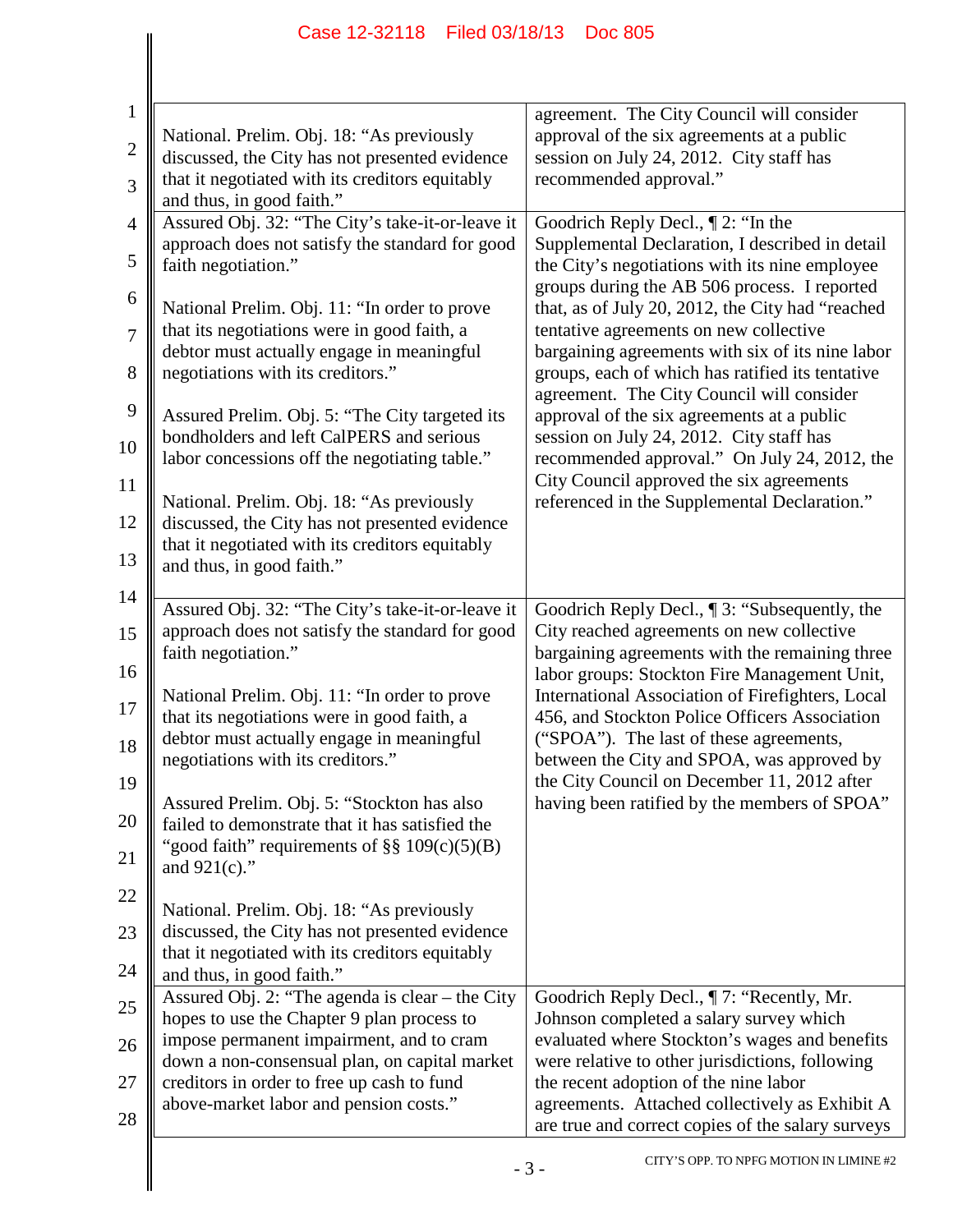| $\mathbf{1}$   |                                                                                                   | Mr. Johnson prepared. Attached as Exhibit B is                                                  |
|----------------|---------------------------------------------------------------------------------------------------|-------------------------------------------------------------------------------------------------|
| $\overline{2}$ |                                                                                                   | a true and correct copy of a memorandum Mr.                                                     |
|                |                                                                                                   | Johnson prepared for the City in order to<br>explain the rationale behind his decision to treat |
| 3              |                                                                                                   | certain cities as "comparable" to Stockton."                                                    |
| 4              | Assured Obj. 2: "The agenda is clear – the City                                                   | Goodrich Reply Decl., ¶ 8 [excerpted]:                                                          |
|                | hopes to use the Chapter 9 plan process to                                                        | "Following years of reductions, it is no longer                                                 |
| 5              | impose permanent impairment, and to cram                                                          | accurate to characterize Stockton's employee                                                    |
| 6              | down a non-consensual plan, on capital market                                                     | wages and benefits as "above-market." During                                                    |
|                | creditors in order to free up cash to fund                                                        | the AB 506 process, one of the City's goals in                                                  |
| 7              | above-market labor and pension costs."                                                            | formulating the Labor Ask was to continue the<br>work it had begun of bringing down its         |
| 8              | Assured Obj. 12: "Indeed, in a recent round of                                                    | employee wages and benefits to rates similar to                                                 |
|                | negotiations with labor, the City freely admits                                                   | those in comparable cities. The City largely                                                    |
| 9              | that it agreed to "things that are above the labor                                                | achieved this goal in the nine new agreements it                                                |
| 10             | market average" in order to reach agreements."                                                    | signed during and after the AB 506 process.                                                     |
|                |                                                                                                   | Each of the nine agreements resembled the                                                       |
| 11             |                                                                                                   | deals that the City sought from each group in                                                   |
| 12             | Assured Obj. 2: "The agenda is clear – the City                                                   | the Ask."<br>Goodrich Reply Decl., ¶ 9 [excerpted]: "The                                        |
|                | hopes to use the Chapter 9 plan process to                                                        | recent Doug Johnson survey has confirmed that                                                   |
| 13             | impose permanent impairment, and to cram                                                          | following the adoption of the City's most recent                                                |
| 14             | down a non-consensual plan, on capital market                                                     | labor agreements, the vast majority of City                                                     |
|                | creditors in order to free up cash to fund                                                        | employees receive wages and benefits at or                                                      |
| 15             | above-market labor and pension costs."                                                            | below the median of similarly situated positions                                                |
| 16             |                                                                                                   | in comparable cities"                                                                           |
|                | Assured Obj. 12: "Indeed, in a recent round of<br>negotiations with labor, the City freely admits |                                                                                                 |
| 17             | that it agreed to "things that are above the labor                                                |                                                                                                 |
| 18             | market average" in order to reach agreements."                                                    |                                                                                                 |
|                | Assured Obj. 2: "The agenda is clear – the City                                                   | Goodrich Reply Decl., ¶ 10: "In the June                                                        |
| 19             | hopes to use the Chapter 9 plan process to                                                        | Declaration, I described the City's drastic cuts                                                |
| 20             | impose permanent impairment, and to cram                                                          | to employee compensation and benefits since<br>2008, and attached as Exhibit A a chart          |
|                | down a non-consensual plan, on capital market<br>creditors in order to free up cash to fund       | summarizing many of the changes negotiated or                                                   |
| 21             | above-market labor and pension costs."                                                            | imposed over the past four years for all of the                                                 |
| 22             |                                                                                                   | City's labor groups. Attached hereto as Exhibit                                                 |
|                | Assured Obj. 12: "Indeed, in a recent round of                                                    | C is a revised version of Exhibit A to the June                                                 |
| 23             | negotiations with labor, the City freely admits                                                   | Declaration, both in clean and blacklined                                                       |
| 24             | that it agreed to "things that are above the labor                                                | format. This revised version shows additional                                                   |
|                | market average" in order to reach agreements."<br>Assured Obj. 2: "The agenda is clear - the City | reductions subsequent to June 29, 2012."<br>Goodrich Reply Decl., ¶11: "An example              |
| 25             | hopes to use the Chapter 9 plan process to                                                        | demonstrates starkly the reductions experienced                                                 |
| 26             | impose permanent impairment, and to cram                                                          | by Stockton employees over the past four years.                                                 |
|                | down a non-consensual plan, on capital market                                                     | Attached hereto as Exhibit D is a document                                                      |
| 27             | creditors in order to free up cash to fund                                                        | prepared under my supervision by the City's                                                     |
| 28             | above-market labor and pension costs."                                                            | Human Resources and Finance departments.<br>The exhibit contains true and correct               |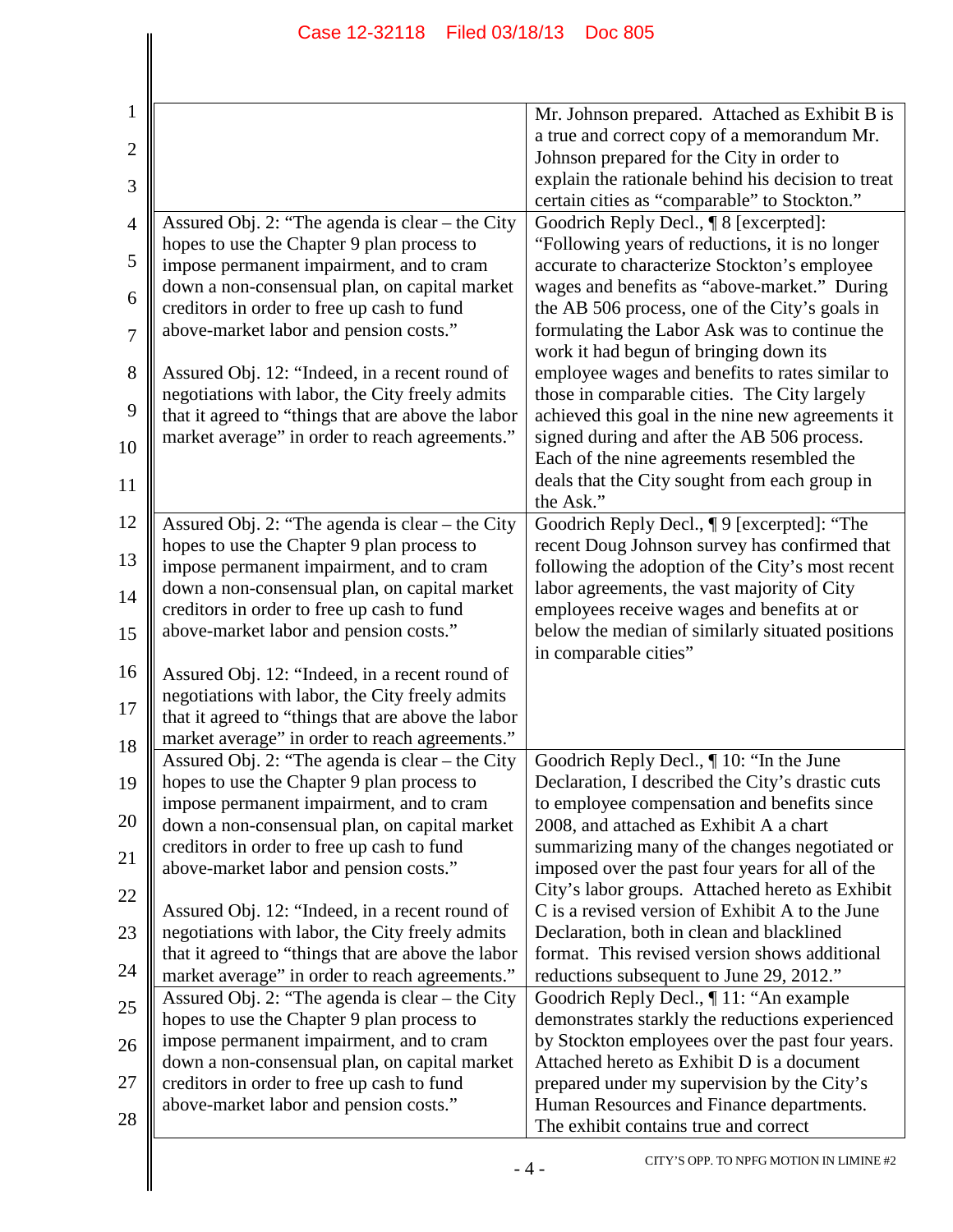|                | Assured Obj. 12: "Indeed, in a recent round of                                                        | descriptions of the contents of actual paychecks |
|----------------|-------------------------------------------------------------------------------------------------------|--------------------------------------------------|
| $\overline{2}$ | negotiations with labor, the City freely admits<br>that it agreed to "things that are above the labor | of several individual City employees.            |
|                |                                                                                                       | Specifically, it compares the paycheck an        |
|                | market average" in order to reach agreements."                                                        | employee received in October 2008 with a         |
|                |                                                                                                       | paycheck an employee received in 2012. As        |
| 4              |                                                                                                       | seen in Exhibit D, the paychecks of three        |
|                |                                                                                                       | sample employees were 20-24% lower in            |
| 5              |                                                                                                       | October 2012 than they were in October 2008,     |
| 6              |                                                                                                       | four years earlier"                              |
|                |                                                                                                       |                                                  |

7 8 9 10 11 12 13 14 15 16 Similarly, the Objectors suggest that Chief Jones thought about the danger of losing officers due to compensation reductions only on August 14, 2012. Mot. 6. In fact, Chief Jones expressed this concern in his initial June declaration. *See* Jones Decl., ¶ 6 ("difficulties in retention and recruitment"), ¶ 15 ("Reducing total compensation and benefits to below market rates has already resulted in and would continue to hasten the departure of employees to other police departments"). When the Objectors hurled two experts at him on December 14, he submitted additional evidence to buttress his prepetition evidence and to respond directly to the Objectors' experts regarding the City's recruiting and retention issues. This evidence was entirely consistent with his prepetition testimony and did not constitute an *ex post* justification for the City's actions, as the Objectors claim. Indeed, here are the paragraphs of Chief Jones evidence the Objectors seek to exclude based on their purported "postpetition" nature":

| 18 |                                                    |                                                   |  |  |
|----|----------------------------------------------------|---------------------------------------------------|--|--|
|    |                                                    | <b>EVIDENCE FROM ERIC JONES</b>                   |  |  |
| 19 | <b>OBJECTORS' ARGUMENT</b>                         | <b>DECLARATIONS THAT THE</b>                      |  |  |
|    |                                                    | <b>OBJECTORS SEEK TO EXCLUDE AS</b>               |  |  |
| 20 |                                                    | "IRRELEVANT"                                      |  |  |
| 21 | Assured Obj. 29: "Looking at the Stockton"         | Jones Reply Decl., ¶13: "Neumark and Brann        |  |  |
|    | data, the vast majority of lateral departures over | argue that because Stockton police officers       |  |  |
| 22 | the past five years have been transfers away       | transferred to Departments located in cities like |  |  |
|    | from the economically-depressed Central            | Oceanside, CA and Monterey, CA, they did not      |  |  |
| 23 | Valley. These are essentially lifestyle changes    | leave Stockton for monetary reasons, but          |  |  |
|    | and relocations to agencies in geographically      | because they wanted lifestyle changes.            |  |  |
| 24 | advantageous locales, such as those along the      | Neumark Report, at 8; Brann Report, at 13. I      |  |  |
|    | Pacific coast, in the Bay Area, or the             | do not believe this is the case, and believe that |  |  |
| 25 | mountains. Brann Report at 12; Neumark             | monetary reasons are at least significant factors |  |  |
| 26 | Report at 8.                                       | in why these officers left. As I stated in my     |  |  |
|    | Decisions to relocate to a different geographic    | deposition, I conducted exit interviews with the  |  |  |
| 27 | area clearly were based on a number of factors,    | officers who transferred out of the Department    |  |  |
|    | and such lifestyle transfers cannot be blamed      | in 2012 while I was Chief. Neumark and            |  |  |
| 28 | on a concern with either past wage and benefit     | Brann did not take part in any of these           |  |  |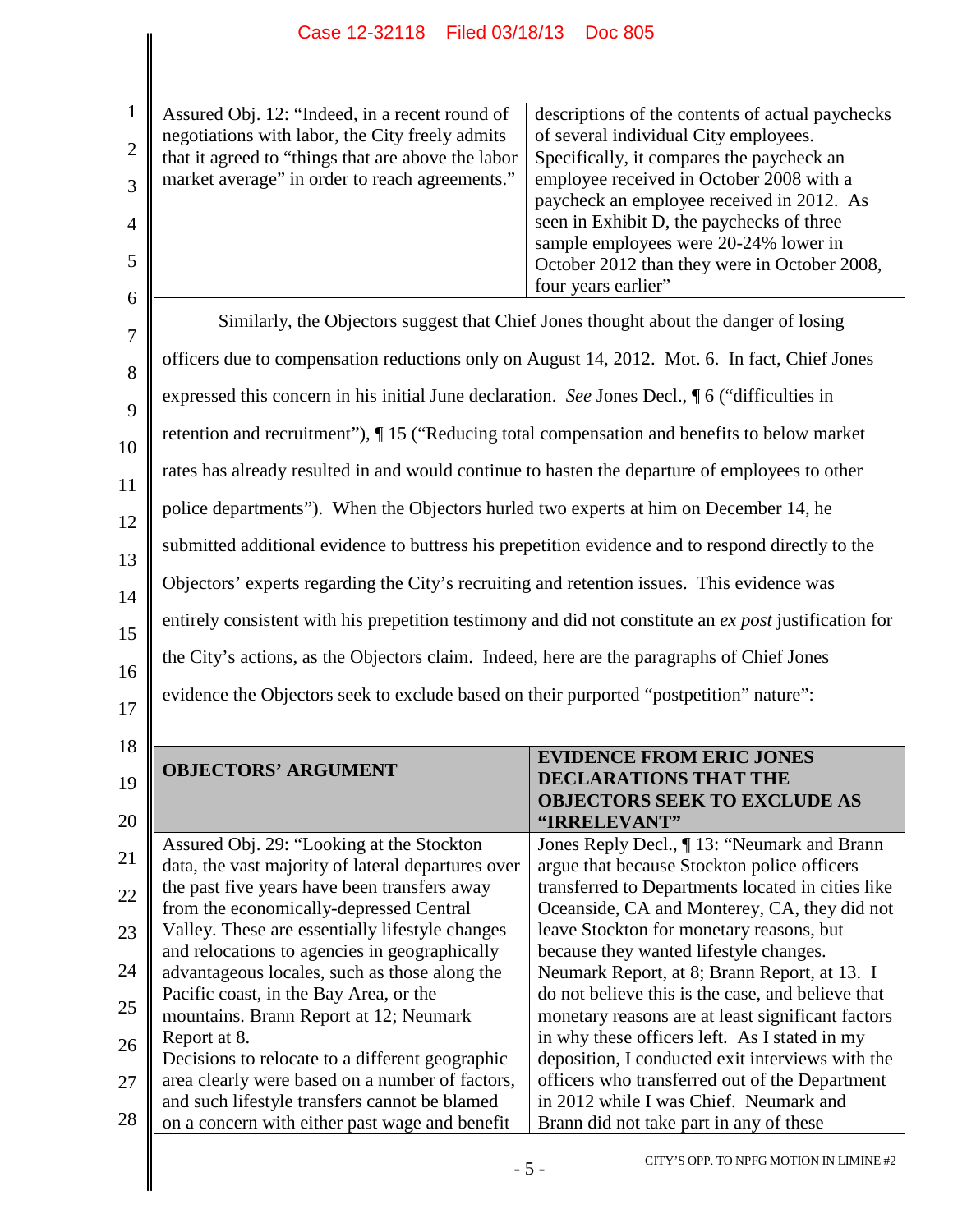| $\mathbf{1}$   | cuts or possible pension changes."                                                              | interviews. All of the officers told me that                                                    |  |
|----------------|-------------------------------------------------------------------------------------------------|-------------------------------------------------------------------------------------------------|--|
| $\mathbf{2}$   | National Obj. 13: "The fact is that the City will                                               | monetary issues were the primary reason they<br>were leaving. Since fiscal year 2008, many of   |  |
| 3              | remain a competitive employer even if                                                           | these officers experienced cuts in their pay and                                                |  |
|                | CalPERS is moderately impaired."                                                                | benefits as high as 20% and 30%. The                                                            |  |
| $\overline{4}$ |                                                                                                 | Department had very few officers leaving to<br>other departments before these cuts happened.    |  |
| 5              |                                                                                                 | Since my deposition, I was able to reflect on                                                   |  |
| 6              |                                                                                                 | the exit interviews I conducted. I specifically<br>recall 20 of these interviews. All 20 of the |  |
| 7              |                                                                                                 | officers I interviewed told me they left for                                                    |  |
|                |                                                                                                 | monetary reasons. Many had difficulty paying                                                    |  |
| 8              |                                                                                                 | bills. Others worried about retirement. And<br>even more just wanted financial stability,       |  |
| 9              |                                                                                                 | something they believed the Department could                                                    |  |
| 10             |                                                                                                 | not offer them."                                                                                |  |
| 11             | Assured Obj. 29: "Decisions to relocate to a<br>different geographic area clearly were based on | Jones Reply Decl., 14: "On January 23, 2013,<br>I attended a Stockton Police Department         |  |
|                | a number of factors, and such lifestyle transfers                                               | alumni dinner. At that dinner, I spoke with six                                                 |  |
| 12             | cannot be blamed on a concern with either past<br>wage and benefit cuts or possible pension     | former Stockton officers individually who<br>transferred to different agencies in 2012. All     |  |
| 13             | changes."                                                                                       | six reiterated what they told me in their exit                                                  |  |
| 14             |                                                                                                 | interviews: they left because of cuts in their pay                                              |  |
| 15             | National Obj. 13: "The fact is that the City will<br>remain a competitive employer even if      | and/or benefits"                                                                                |  |
|                | CalPERS is moderately impaired."                                                                |                                                                                                 |  |
| 16             | Assured Obj. 29: "The City has provided no<br>evidence that a modest reduction in pension       | Jones Reply Decl., ¶ 15: "15. As Chief of<br>Police, it is my job to keep a pulse on            |  |
| 17             | benefits would cause senior police officers to                                                  | department morale. I frequently communicate                                                     |  |
| 18             | leave."                                                                                         | with my officers on many issues, including the                                                  |  |
| 19             | National Obj. 13: "The fact is that the City will                                               | City's current financial situation and the<br>bankruptcy case. One of the most frequently       |  |
|                | remain a competitive employer even if                                                           | expressed concerns by my officers regards                                                       |  |
| 20             | CalPERS is moderately impaired."                                                                | compensation and benefits, and how the City's<br>financial situation will affect them. During   |  |
| 21             |                                                                                                 | these conversations, many of my officers have                                                   |  |
| 22             |                                                                                                 | said they will depart to another agency if the                                                  |  |
| 23             |                                                                                                 | Department's PERS contract is broken. Others<br>have stated that they will leave the Department |  |
|                |                                                                                                 | if any additional compensation or benefits cuts                                                 |  |
| 24             |                                                                                                 | occur, no matter how slight."                                                                   |  |
| 25             |                                                                                                 |                                                                                                 |  |
| 26             |                                                                                                 | In sum, the evidence the Objectors seek to exclude is relevant to the City's prepetition        |  |
| 27             | efforts to negotiate in good faith. When it filed its chapter 9 petition, the City was seeking  |                                                                                                 |  |
| 28             | through the prepetition Ask to bring employee compensation to market, the subject of the Ann    |                                                                                                 |  |
|                |                                                                                                 | CITY'S OPP. TO NPFG MOTION IN LIMINE #2<br>$-6-$                                                |  |
|                |                                                                                                 |                                                                                                 |  |